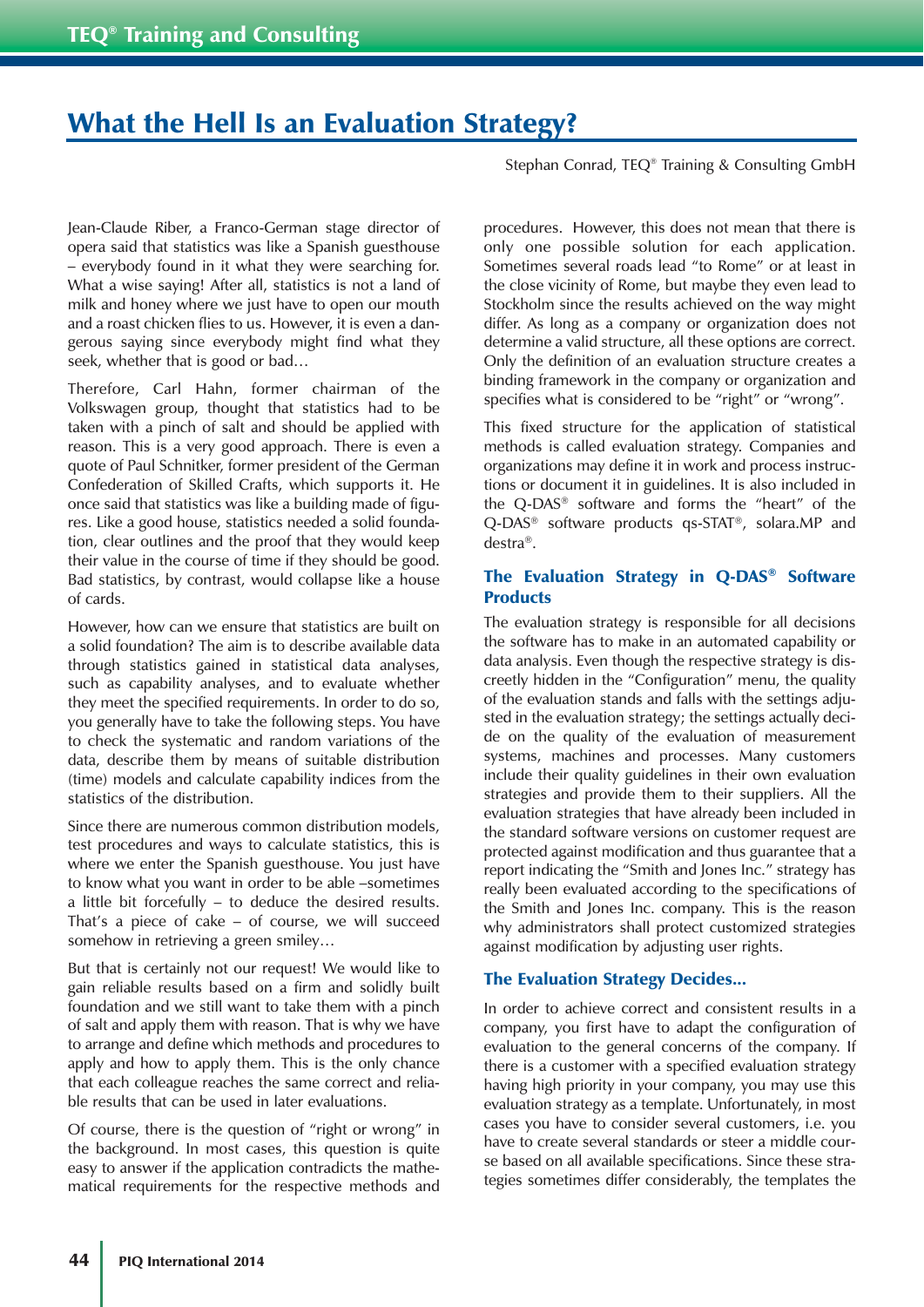

*Figure 1: Evaluation strategies*

software includes even though they have not been created by a certain customer only provide an example of a simplistic approach to a solution.

Even though a specific customer dominates the orders in your company and thus has the leading strategy, it is often necessary to change designations, minimum quantity or limits due to internal specifications and process descriptions. This is the only way to still apply with internal process descriptions. TEQ® offers services in order to help you with this topic.

#### Basics of the Evaluation Strategy in qs-STAT®

qs-STAT® shows the evaluation strategy in the form of a flow chart. There are a few options regarding the preparation of the evaluation but then the evaluation strategy is all about defining a reasonable distribution model that describes the data as correctly as possible. The available methods range from "best fit" (i.e. the main point is that the model adapts optimally to the data) to the calculation of distribution time models in accordance with ISO 22514-2.

Due to the distribution time models, the program classifies the processes automatically into the main groups A to D and sometimes even into the subgroups A1/2 and



*Figure 2: Distribution time models*



*Figure 3: "Best fit"*

C1 to C4. This classification helps you detecting instabilities and risks immediately. According to ISO, process models B, C and D are considered to be "unstable" processes. However, do not confuse this stability assessment with the stability analysis based on a control chart as described below.

One of the disadvantages of the "best fit" method is that the process is assigned quite randomly – i.e. based on statistical procedures only - to a distribution that currently fits. You can obtain a better and more stable selection by trying to use "reasonable" and "expected" distributions first. The next step is to search for the "best fit" in case the expected distribution does not apply. In the easiest case, you start with a test for normality. The desired distribution always depends on the size of the characteristics in complex configurations. It is assumed that e.g. in case of linear measures the normal distribution shall be first choice, whereas it is the folded normal distribution in case of roundness and the Rayleigh distribution for concentricity. When the expected distribution is challenged for statistical reasons, you search for a suitable distribution by using the "best fit" method.



*Figure 4: Desired distribution*

The decision which distribution fits best depends on many factors. It starts with the question as to which distributions are permissible and reasonable at all from a corporate perspective. The program determines the ideal parameters for these distributions according to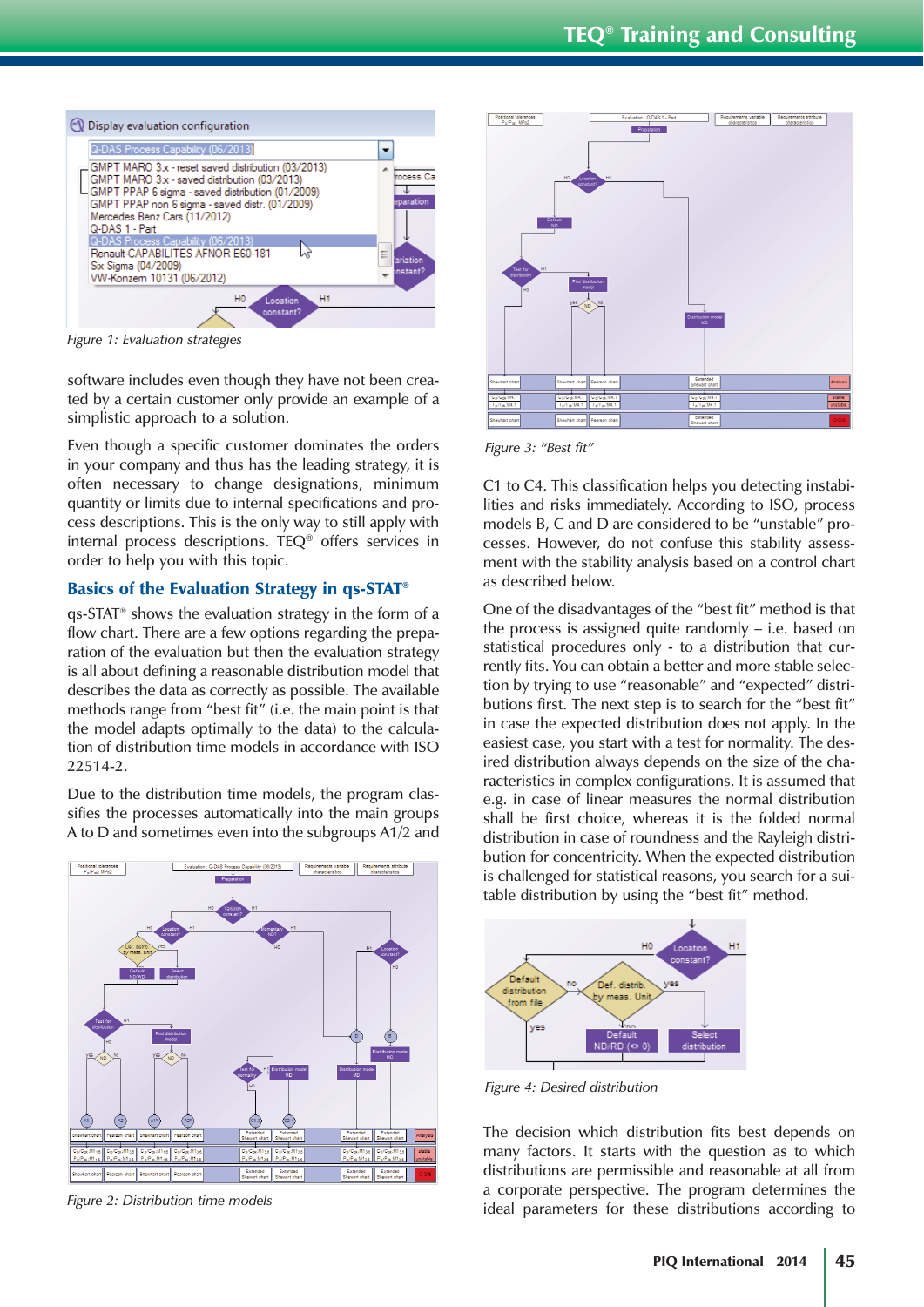

*Figure 5: Searching for a distribution Figure 7: Requirements*

strategies that need to be defined. Afterwards you have to select the criteria on which the test for best fit is based. On rare occasions, you might have to deal with a tough nut to crack demanding for an alternative strategy. Anyway, the program always decides in favor of a specific distribution model in the end.

Most companies adopt these decisions and document the results in the report. Others create a kind of "emergency break" they put on when the distribution model does not meet the expectations. This "emergency break" stops qs-STAT® without any further decisions so that the user has to interact.

As soon as the program finds the suitable distribution, you have to evaluate the stability in a quality control chart. The program calculates a retrospective analysis control chart corresponding to the found distribution (time) model. At the same time, qs-STAT® also proposes a SPC control chart on site that you may adopt as necessary.



*Figure 6: Distribution time models and control charts*

Based on this information about distribution and stability, we can start the process capability analysis. There are numerous methods available in order to calculate capabilities. Select the method in qs-STAT® that seems to be "correct" according to your regulations. Broadly speaking, we may distinguish between methods in accordance with DIN/ISO VDA that are used as decision criteria in almost every corporate guideline and so-called "overall" or "within" capabilities according to AIAG Core Tools. You also define the designation of capability



indices in the requirements of the evaluation strategy. It is up to you whether you select Cm / Cmk, Pm / Pmk, Pp /  $P_{pk}$ ,  $C_p$  /  $C_{pk}$ ,  $T_p$  /  $T_{pk}$  or choose any other exotic name. The corresponding criteria might be number of samples, number of values or stability criteria. You can even consider some boundary conditions. How do you evaluate e.g. natural limits, insufficient values or automatically removed outliers? Do you adopt the limits to the number of values, and if so, what is the respective level of confidence? Would you like to make total part evaluations in addition to the characteristic evaluation? If so, what are the grading scale and the characteristic class weights you want to apply ?

There are many questions but luckily you have to answer them just once in order to tap the magic keys <F9> and <F10> to achieve the correct result in a split second. As explained at the beginning, business before pleasure! And as mentioned before, TEQ® is pleased to help you with your business so that you do not have to wait for the pleasure of your own evaluations too long.

| Capability indices / QCC stable Capability indices / QCC unstable Capability indices / inner custom text capability indices |                                                                     |
|-----------------------------------------------------------------------------------------------------------------------------|---------------------------------------------------------------------|
| <b>Calculation method</b>                                                                                                   |                                                                     |
| No calculation                                                                                                              | $M3_{4.1}$ extended limits AMM [ $\sigma = \sqrt{s^2}$ ]<br>$\circ$ |
| > Calcuation accordingly unstable                                                                                           | M342 extended limits AMM [8 / an 1                                  |
| $M1_{41}$ $\sigma = \sqrt{\sigma^2}$                                                                                        | M3 <sub>44</sub> extended limits AMM [R / d <sub>n</sub> ]          |
| $M1_{42}$ $0 = 5/an$                                                                                                        | MC11 nd ICNOMO E41.32.110.NI                                        |
| $M1_{43}$ $\overset{\frown}{\sigma}$ = $\overline{R}/d_{\sigma}$                                                            | MC2 <sub>1</sub> nnd [CNOMO E41.32.120.N]                           |
| $M1_{44}$ $\sigma$ = $s_{xx}$                                                                                               | MA1 <sub>1</sub> nd [AFNOR E60-181]                                 |
| M4 p percentage (Proportion outside specification)                                                                          | MA2+ nnd IAFNOR E60-1811                                            |
| M1 <sub>1.5</sub> Range (x <sub>min</sub> -x-x <sub>max</sub> )                                                             | M-VW                                                                |
| M125 Range (xmin XXmax)                                                                                                     | M VK1 [QZ 45,1000 (2000)]                                           |
| M1 <sub>14</sub> Percentile (0.135% $\bar{\kappa}$ -99.865%)<br>$\circ$                                                     | $M10$ <sub>1</sub> $[$ $($ u · T <sub>m</sub> $)^2$ ]               |
| M1as Percentile (0,135%-50%-99,865%)                                                                                        | $M10_2$ $[4 \cdot T_2)^2$ ]                                         |
| $M2_{1,1}$ extended limits $\overline{1 \sigma} = \sqrt{\overline{s}^2}$ 1                                                  | $GM_{cm}$ $\sigma$ = ?<br>$\circ$                                   |
| M2 <sub>12</sub> extended limits [8/a <sub>n</sub> ]                                                                        |                                                                     |
| M2 <sub>13</sub> extended limits [R / d <sub>n</sub> ]                                                                      |                                                                     |

*Figure 8: Calculation methods for capability indices*